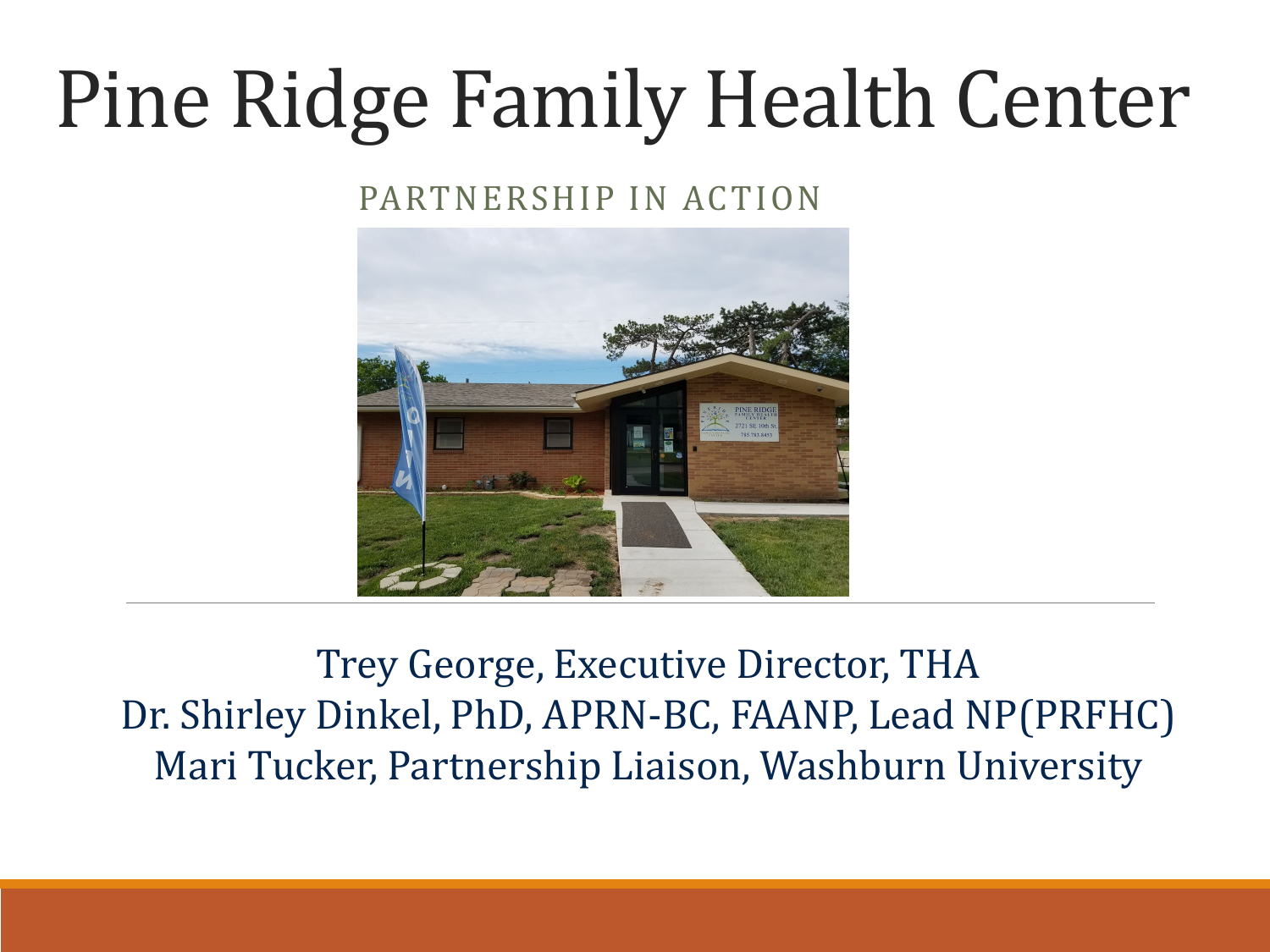#### Learning Objectives

- ◆ Describe the co-creation of a quality primary care system
- **❖** Identify the role of IPE in mentoring and collaborating in creating health care change
- **❖** Articulate the steps of community-based participatory research (CBPR) as a means to collect/report data which demonstrates the impact and value of nurse-led care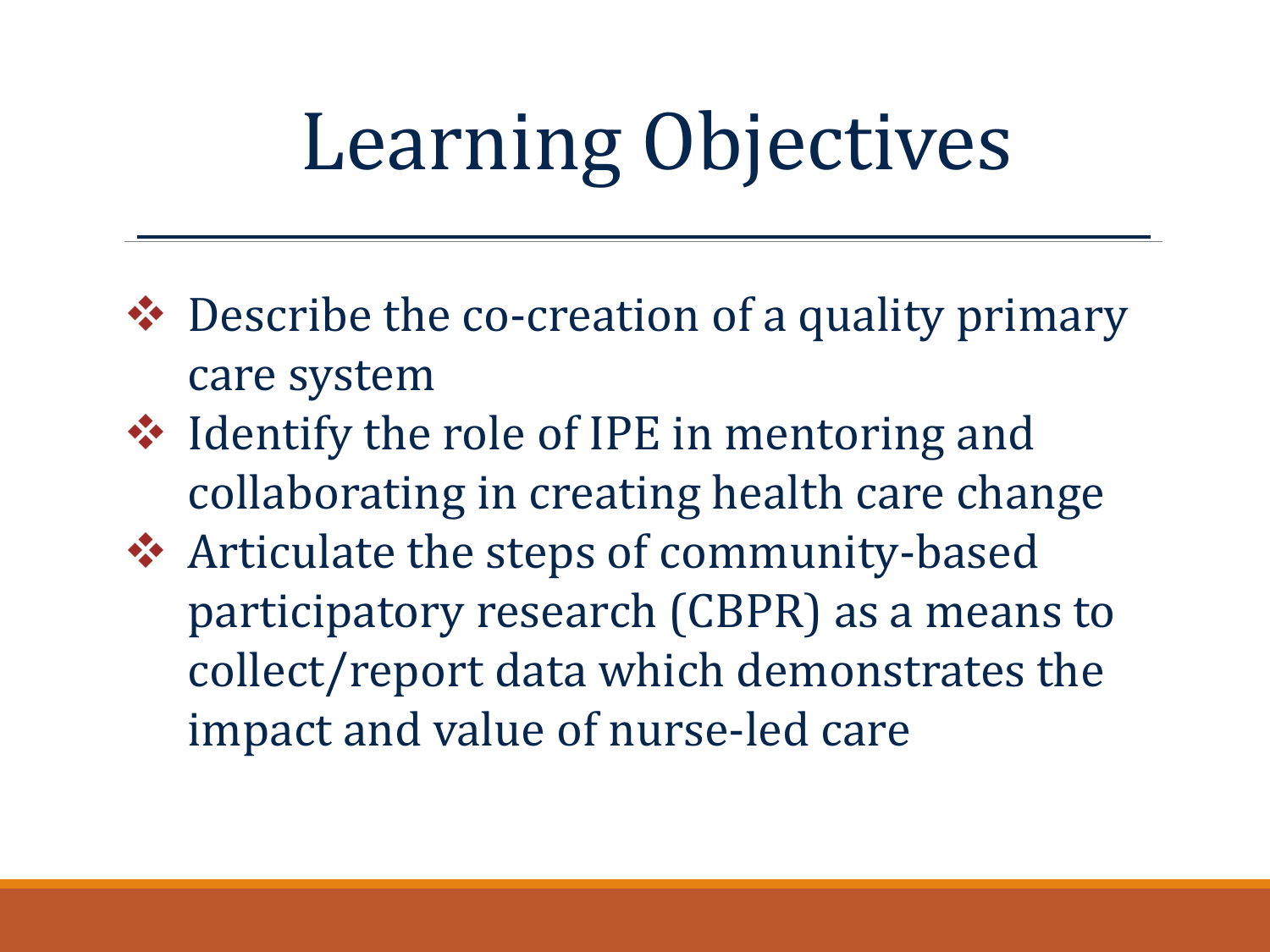#### Topeka Housing Authority & THA, Inc.



- **❖ 744 Public Housing Rentals in** Topeka
- 4000+ Individuals Assisted Daily



- $\div$  # under 18 years of age = 1649
- $\div$  # over 55 years of age = 720
- $\div$  \$6,000,000 + Paid Annually to Section 8 Landlords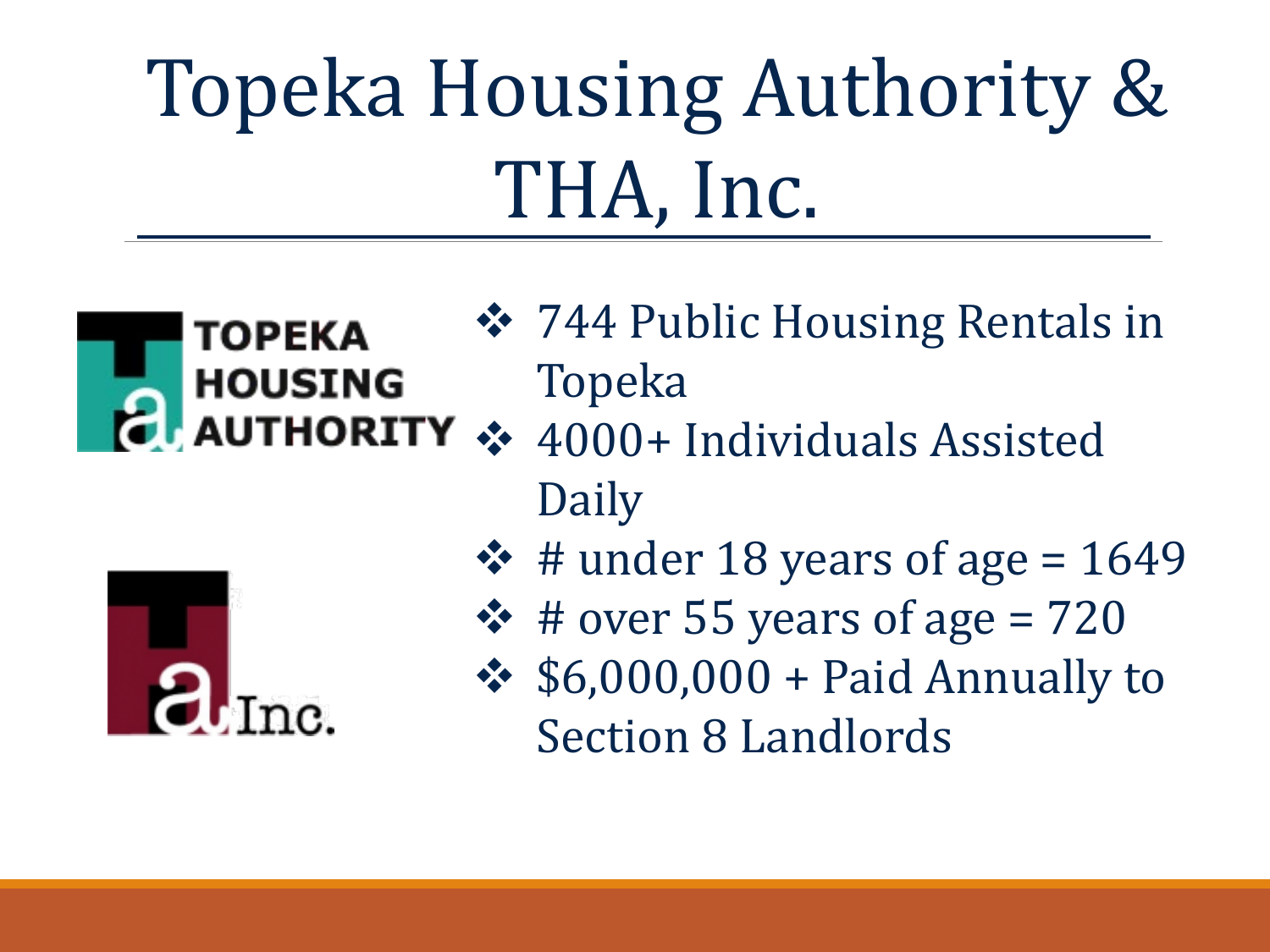# The Pine Ridge Partnership



 Pine Ridge Prep I & II Parents as Teachers Wellness Center Born Learning Trail/Park Pine Ridge Family Health Center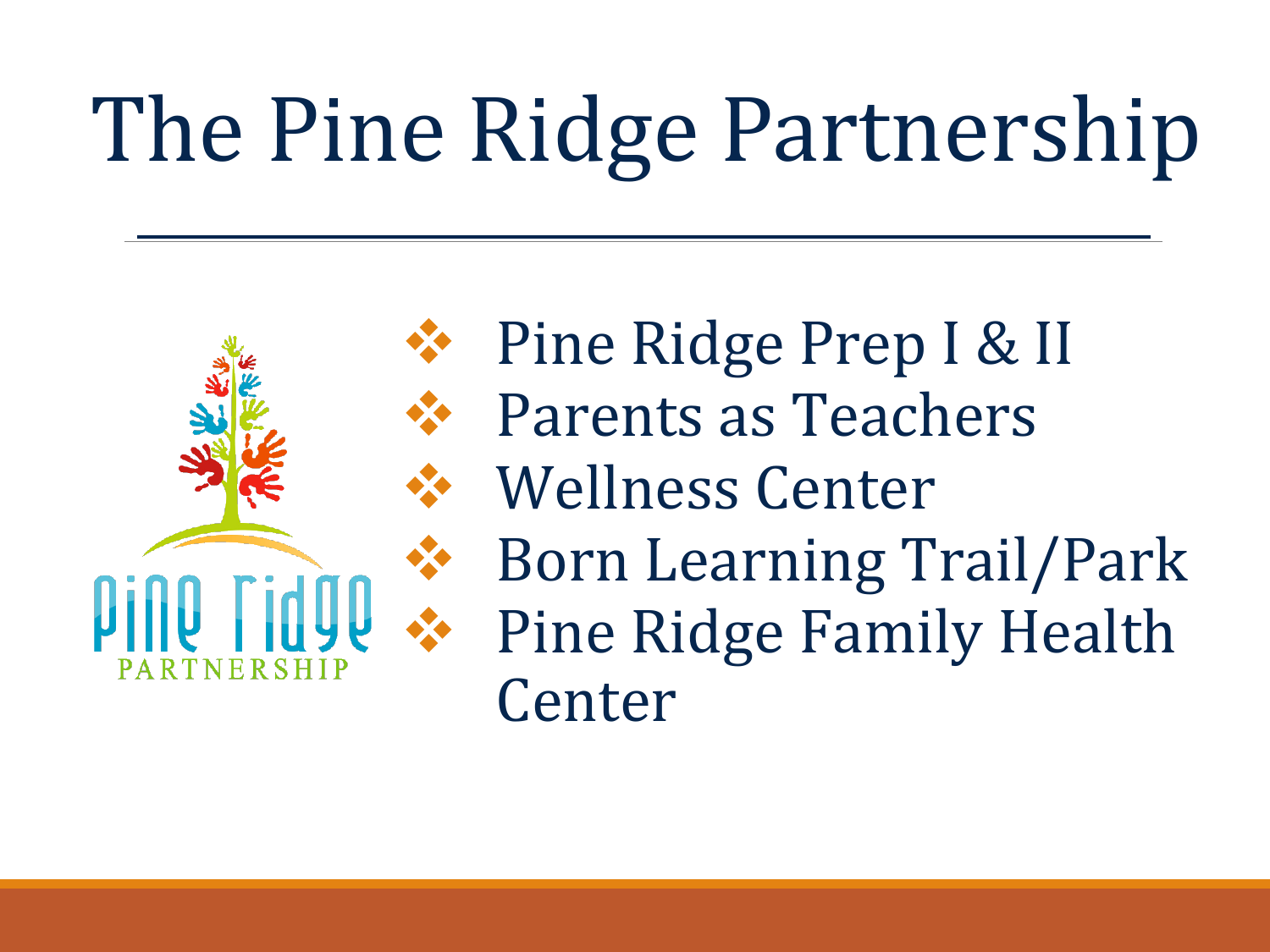# Poverty Challenges



- **❖** Mean household income in Topeka = \$43,860
- Average annual income for individuals residing in public housing  $= $11,677$
- $\div$  Poverty rate in US =13.5%
- $\div$  Poverty (Topeka) = 19.2%
- $\triangleleft$  Children living in poverty = 16.8% (state); 26.1%(Topeka)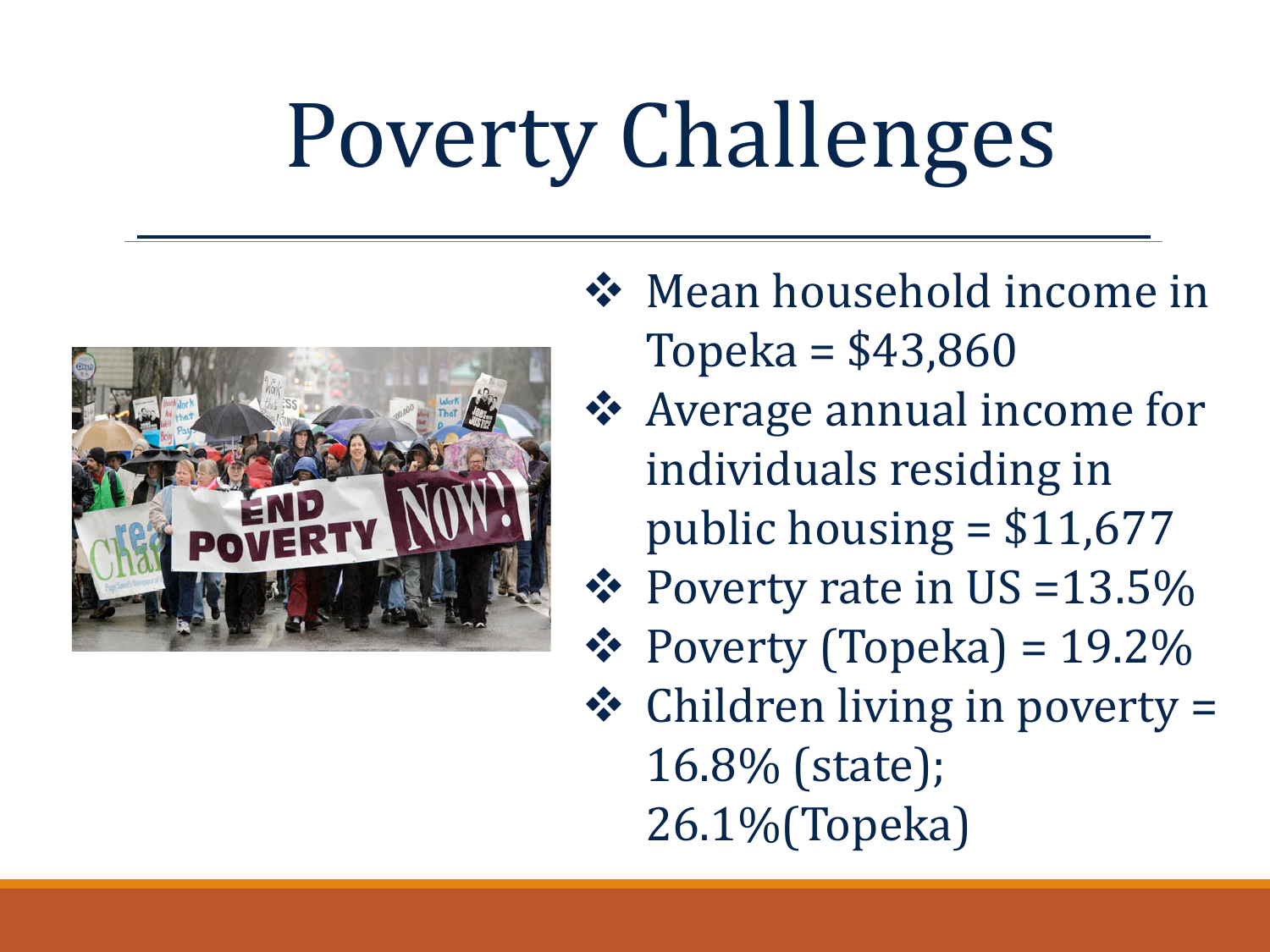### Classroom to Community Components

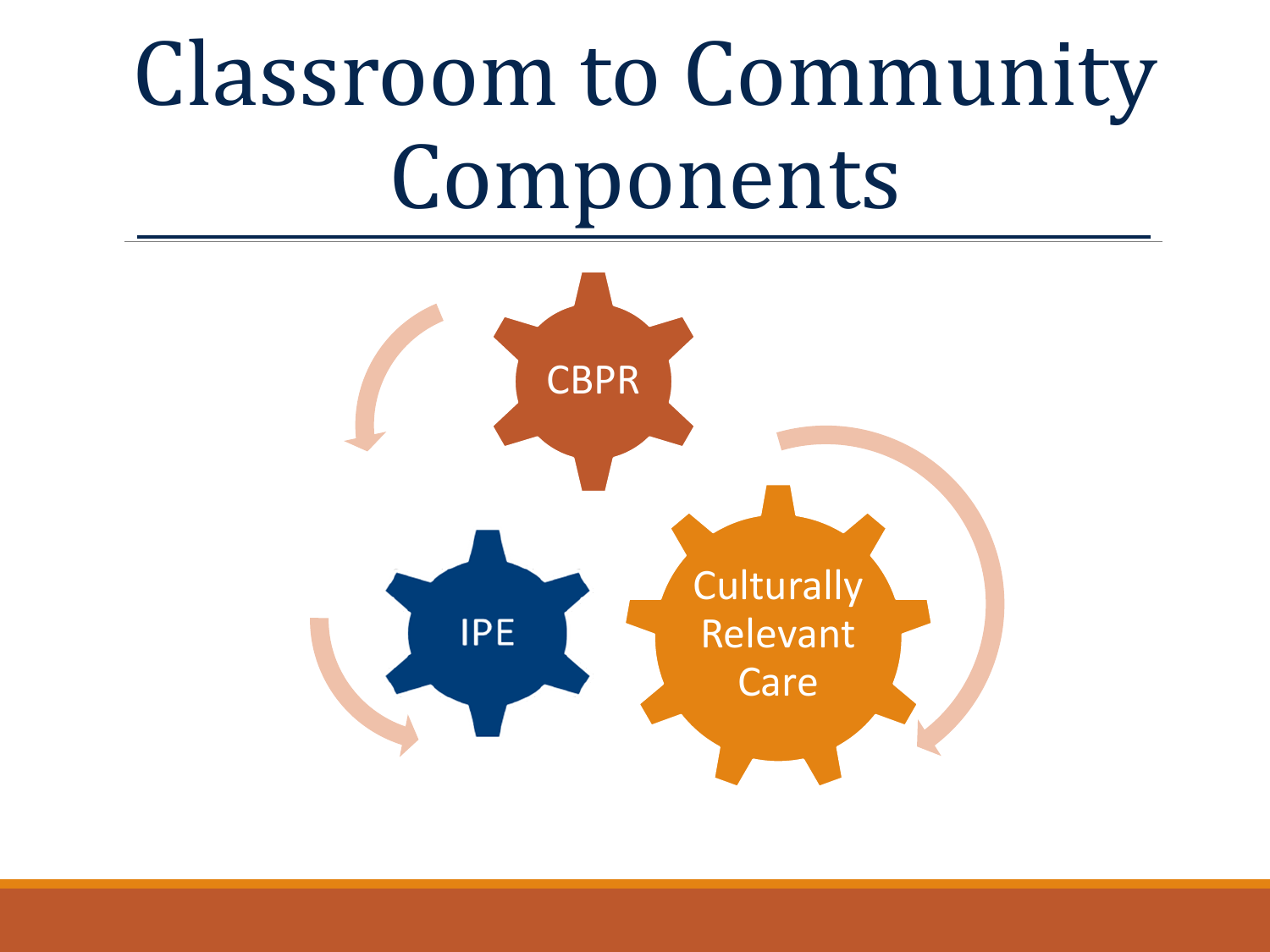### Interprofessional Education (IPE)

students

Educati

Teamworl

Communication

Patient

**Roles** 

Aartnership<sup>5</sup>

Values

Commun

Interprofessional Education (**IPE**) is defined as occurring when students from two or more professions learn about, from, and with each other (WHO, 2010).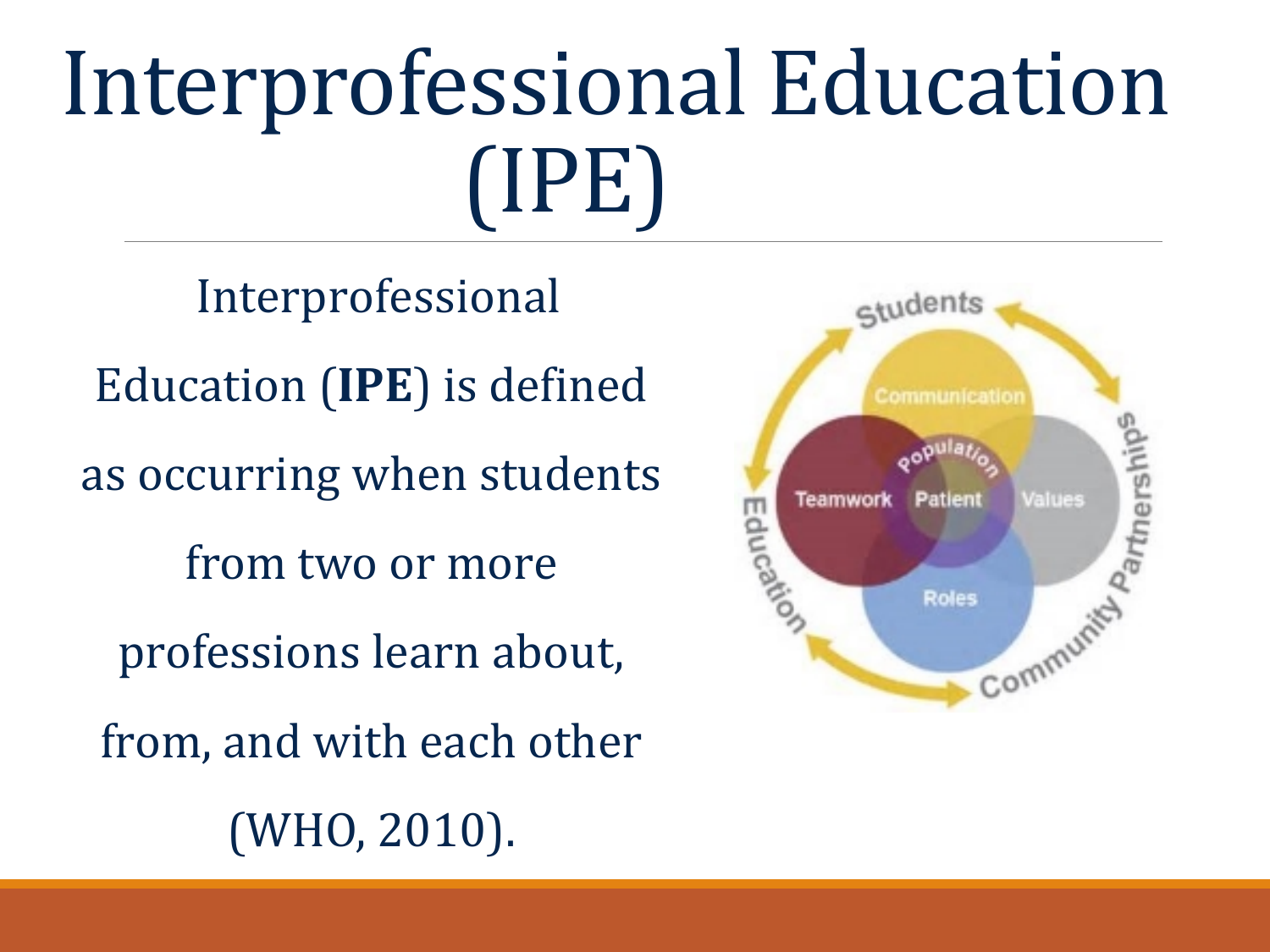### Community Based Participatory Research

CBPR is the design approach used to provide structure for the interprofessional relationships between residents, students, faculty, and THA, Inc. leaders.

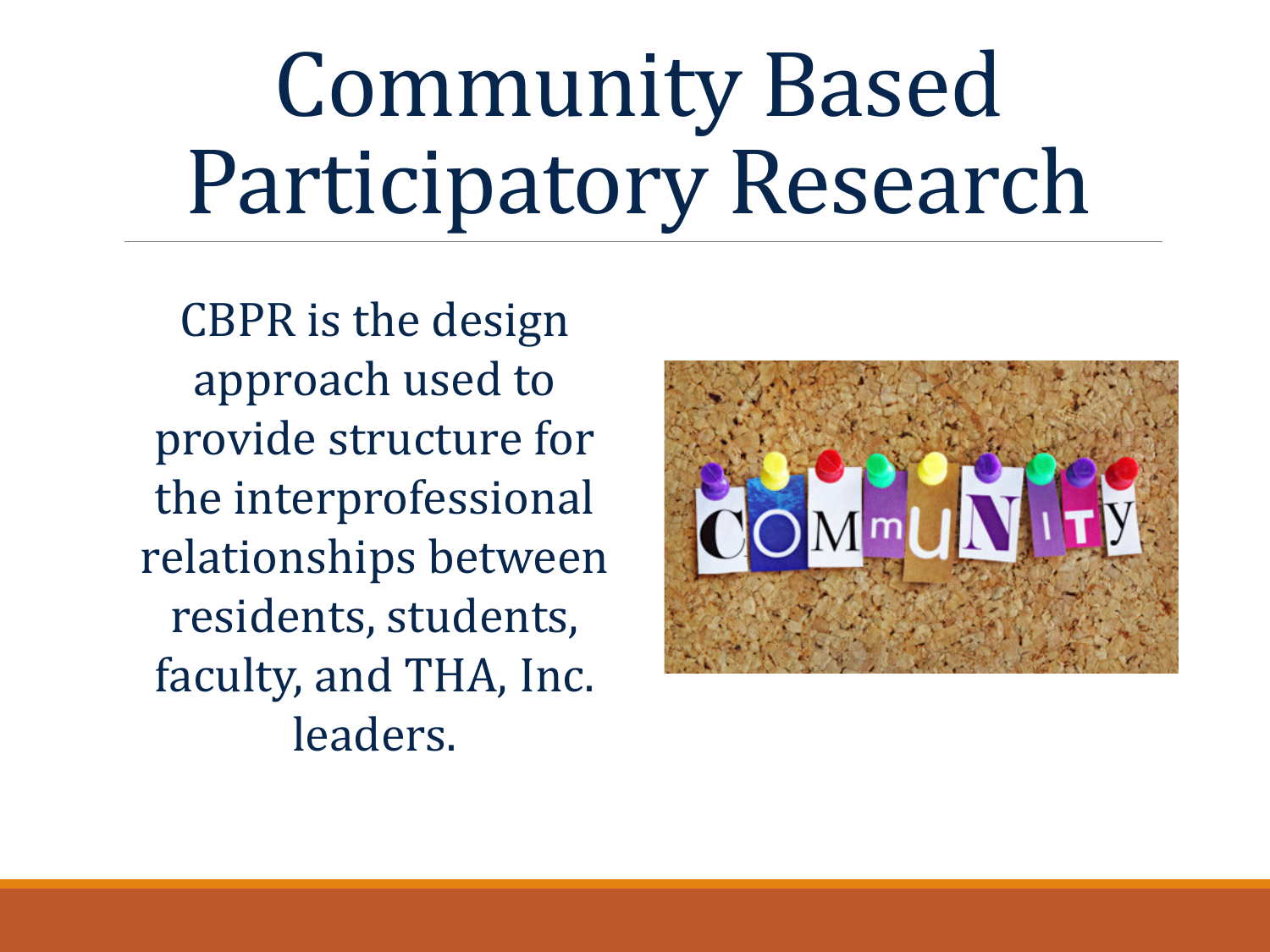## Culturally Relevant Care

#### Building Trust

Cultural and Linguistic **Competency** 

Cultural Congruence

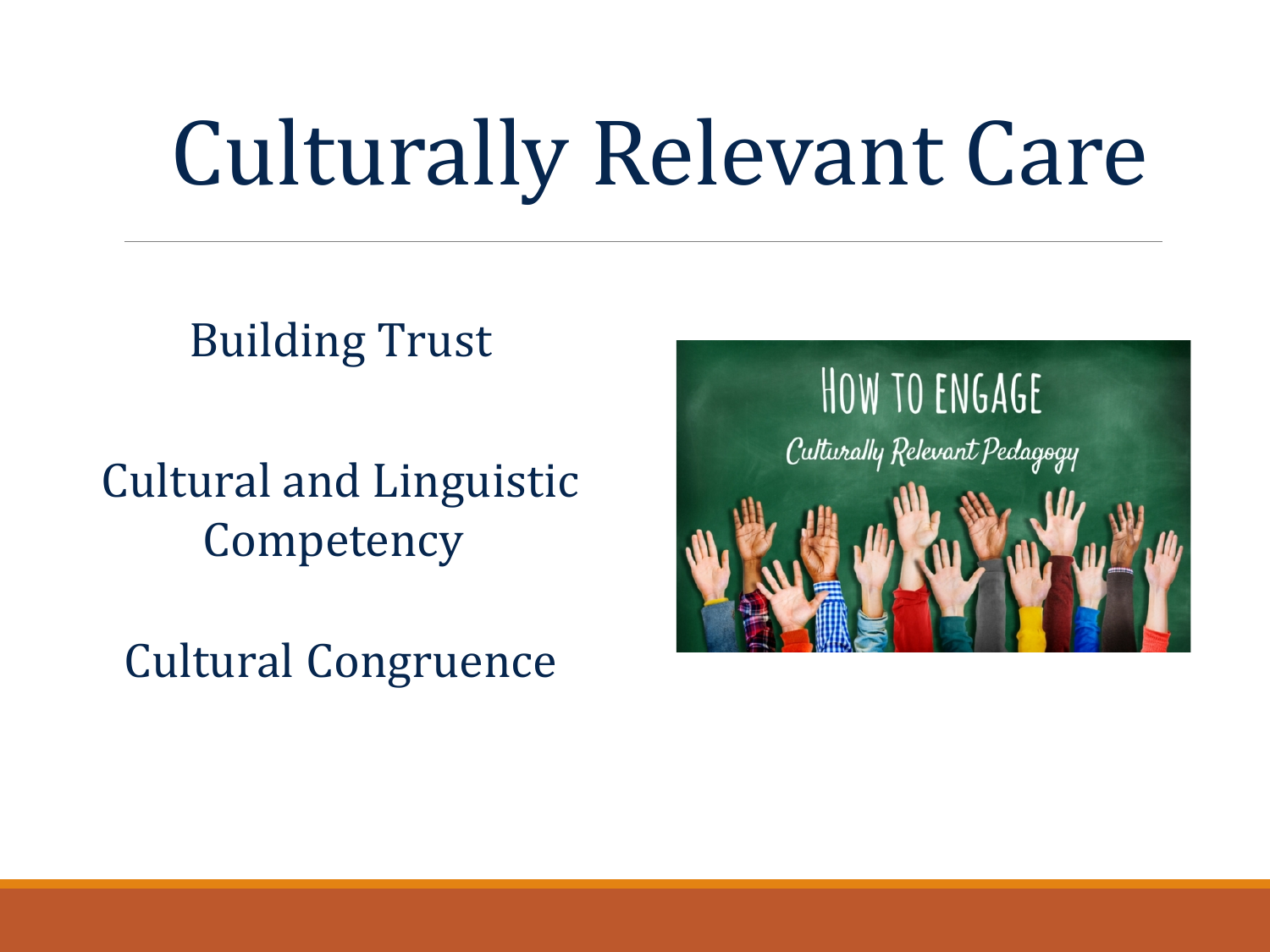### Pine Ridge Family Health Center



- Classroom to Community (C2C) Grant Project
- Interprofessional Education
- Curriculum focused on SDOH
- Practice Focused on Resident Needs
- **❖** Nurse-Led Urgent and Primary Care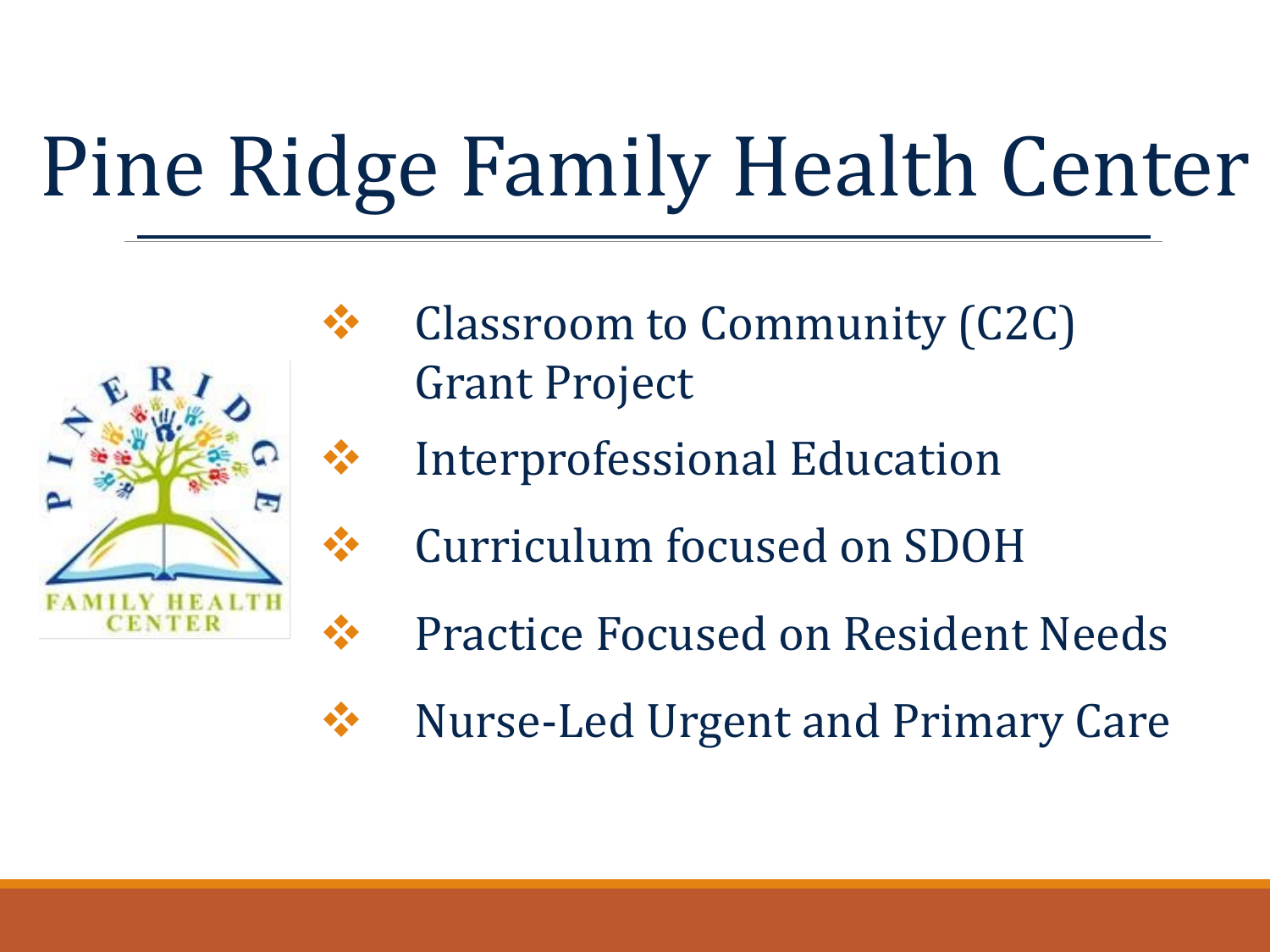# The Story of Us

The C2C project operationalizes the four IPE domains and engages Pine Ridge residents as team members, mentors, and community leaders. The result is a bridge from learning in the classroom to application in a real-world setting– the Pine Ridge Family Health Center!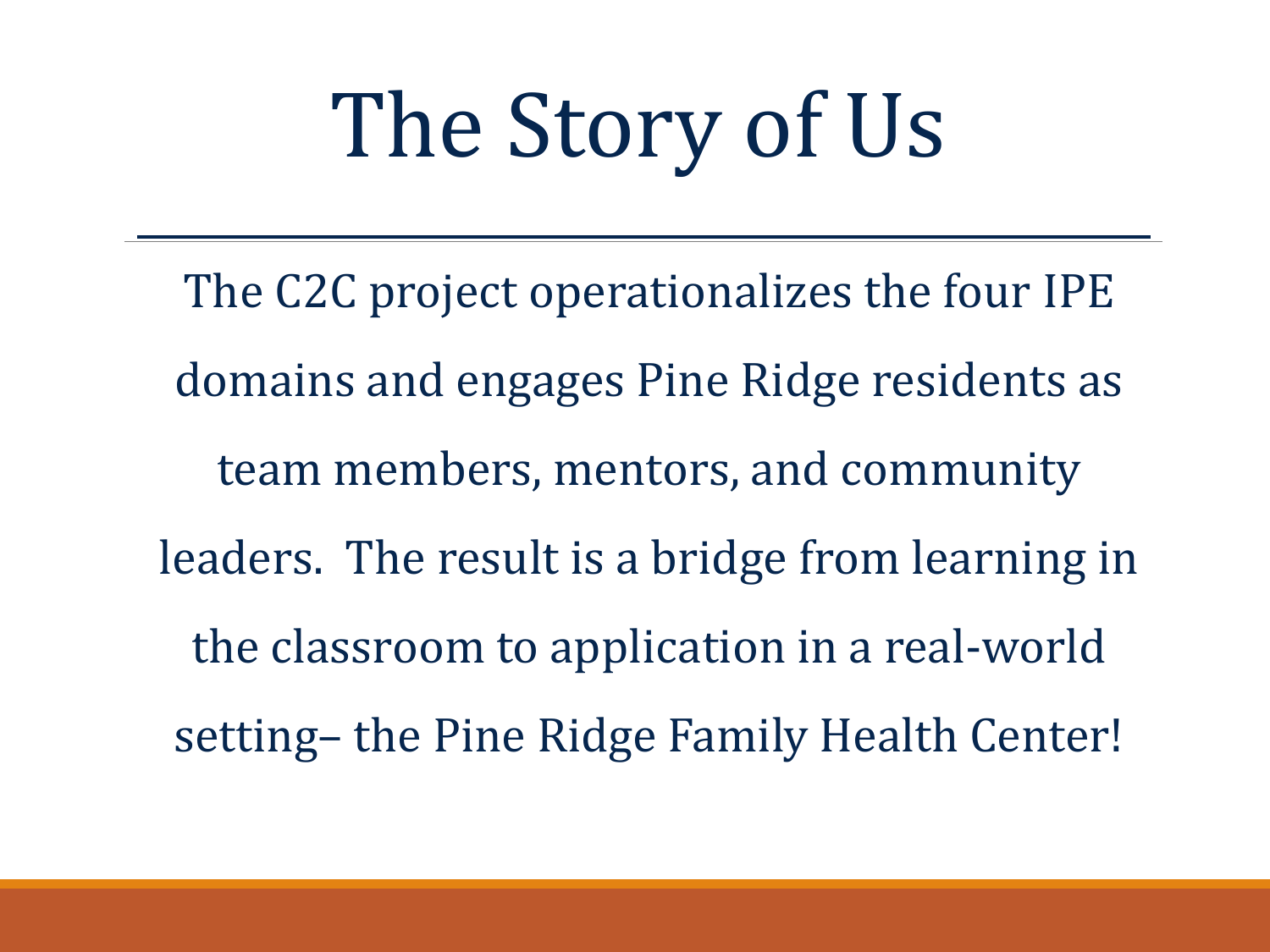Pine Ridge Family Health Center Changing Lives & Improving Health

 $\div$  1600 + Patient Encounters

❖ 20% Reduction in Emergency Room visits

Well-Child & Sports Physicals

❖ Primary Care Across the Lifespan

**❖ Addressing Barriers to Healthcare & Social** Determinants of Health

**❖** Medicaid/Medicare/Private Insurance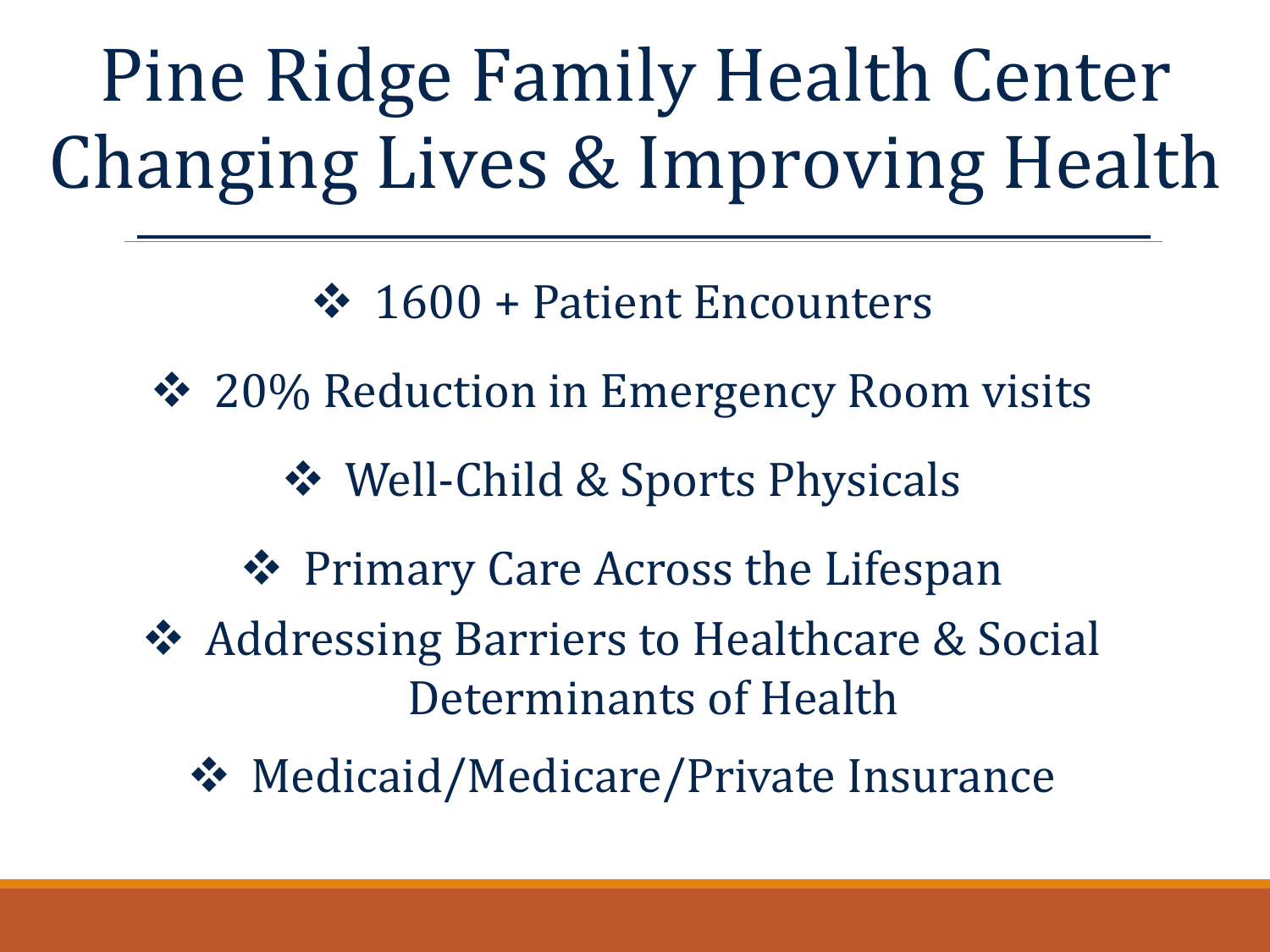# Impacting Lives

"I want to give a shout out to all of the staff at Pine Ridge and to THA as a whole for one of the very best experiences I've had accessing and receiving health care in my entire adult life. Leaving the office, all I could think about was the quality of my experience and care from start to finish. I knew at that moment that this would be my new primary medical care clinic. Your collective attentiveness and direct action are definitely making a difference to the underprivileged you serve in public housing in Topeka.